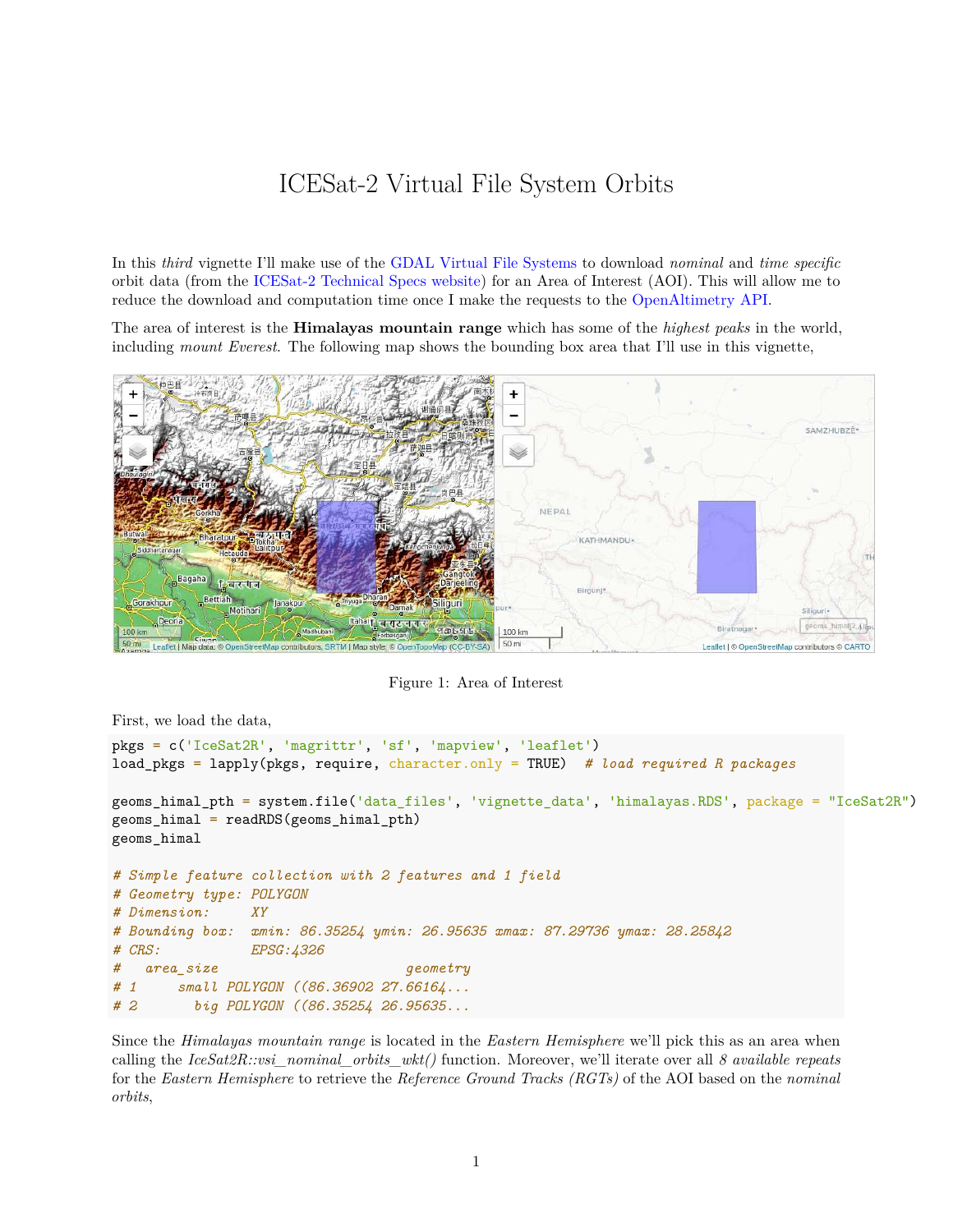```
sf_wkt = sf::st\_geometry(subset(geoms_himal, area_size == 'big'))centr_wkt = sf::st_coordinates(sf::st_centroid(sf_wkt))
dat_wkt = sf::st_as_text(sf_wkt)lst_out = list()for (iter in 1:8) { # iterate over all available repeats
  cat(paste0(iter, '.'))
  dat_iter = IceSat2R::vsi_nominal_orbits_wkt(orbit_area = 'eastern_hemisphere',
                                              track = 'GT7',rgt_repeat = iter,
                                              wkt_fitter = dat_wkt,download_method = 'curl',
                                              download_zip = FALSE,
                                              verbose = TRUE)
  lst_out[[iter]] = dat_iter
}
# 1.The available Icesat-2 orbits will be red from 'https://icesat-2.gsfc.nasa.gov/ ...
# Access the data of the technical specs website ...
# Extract the .zip files and the corresponding titles ...
# Keep the relevant data from the url's and titles ...
# Process the nominal and time specific orbits separately ...
# Adjust the Dates of the time specific orbits ...
# Create the nominal orbits data.table ...
# Create the time specific orbits data.table ...
# Return a single data.table ...
# .............
# 8.The available Icesat-2 orbits will be red from 'https://icesat-2.gsfc.nasa.gov/ ...
# Access the data of the technical specs website ...
# .............
# Elapsed time: 0 hours and 0 minutes and 2 seconds.
# Data based on repeat and track will be kept ...
# Data based on repeat and track will be kept ...
# The file 'EasternHem_repeat8_GT7.kmz' will be processed ...
# Total Elapsed time: 0 hours and 0 minutes and 5 seconds.
lst_out = unlist(lst_out, recursive = F)unq_rgts = as.vector(unique(unlist(lapply(lst_out, function(x) x$RGT))))
unq_rgts
# [1] "96" "157" "363" "538" "599" "805" "866" "1041" "1308" "1247"
```
For this specific use case we are interested in ICESat-2 data for a specific time period,

• from *'2020-01-01'* to *'2021-01-01'* (1-year's data)

Therefore, we'll make use of the *IceSat2R::vsi\_time\_specific\_orbits\_wkt()* function which queries all *15 ICESat-2 RGTs cycles* (as of March 2022) to come to the RGTs intersection for the specified 1-year time interval,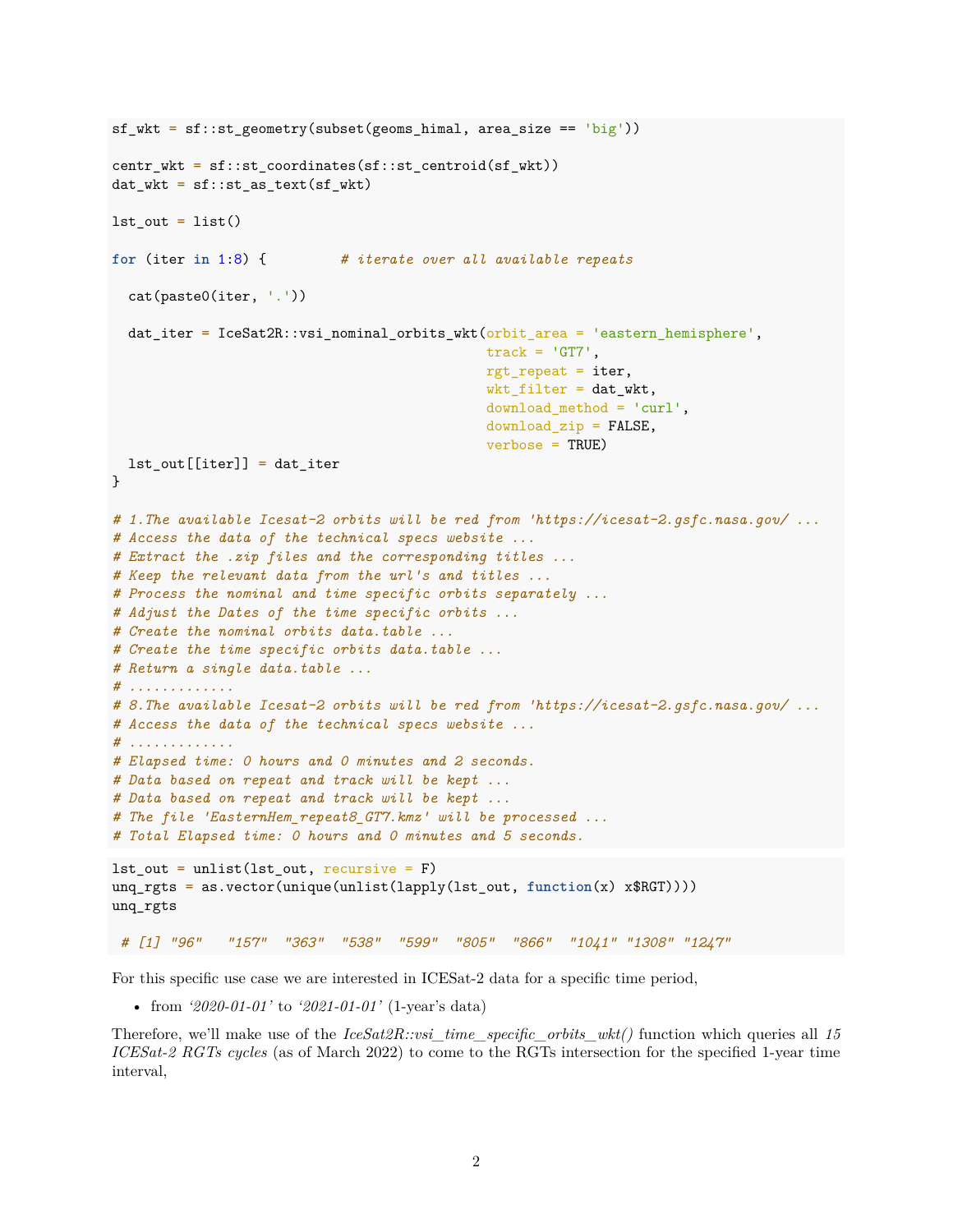```
date_start = '2020-01-01'
date_end = '2021-01-01'orb_cyc_multi = IceSat2R::vsi_time_specific_orbits_wkt(date_from = date_start,
                                                       date_to = date_and,RGTs = ung_rgts,wkt_filter = dat_wkt,
                                                       verbose = TRUE)
# The available Icesat-2 orbits will be red from 'https://icesat-2.gsfc.nasa.gov/ ...
# Access the data of the technical specs website ...
# Extract the .zip files and the corresponding titles ...
# Keep the relevant data from the url's and titles ...
# Process the nominal and time specific orbits separately ...
# Adjust the Dates of the time specific orbits ...
# Create the nominal orbits data.table ...
# Create the time specific orbits data.table ...
# Return a single data.table ...
# Elapsed time: 0 hours and 0 minutes and 0 seconds.
# In total there are 5 intersected dates for which data will be processed!
# The RGT cycles from which data will be processed are:
           # RGT_cycle_6, RGT_cycle_7, RGT_cycle_8, RGT_cycle_9, RGT_cycle_10
# -------------------------------------------------
# RGTs of cycle 'RGT_cycle_6' will be processed ...
# -------------------------------------------------
# The 'sf' gdalinfo returned an empty character string! Attempt to read the url using
# the OS configured 'gdalinfo' function ...
# The internal type of the .zip file is 'kml'
# The 'https://icesat-2.gsfc.nasa.gov/sites/default/files/page_files/IS2_RGTs_cycle6_...'
# 'zip' file includes 1387 'kml' files.
# Elapsed time: 0 hours and 0 minutes and 8 seconds.
# 6 out of 10 sublists were empty and will be removed!
# -------------------------------------------------
# RGTs of cycle 'RGT_cycle_7' will be processed ...
# -------------------------------------------------
#
# .................
#
# -------------------------------------------------
# RGTs of cycle 'RGT_cycle_10' will be processed ...
# -------------------------------------------------
# The 'sf' gdalinfo returned an empty character string! Attempt to read the url using th ...
# 'gdalinfo' function ...
# The internal type of the .zip file is 'kml'
# The 'https://icesat-2.gsfc.nasa.gov/sites/default/files/page_files/IS2_RGTs_cycle10_date ...
# 'zip' file includes 1387 'kml' files.
# Elapsed time: 0 hours and 0 minutes and 6 seconds.
# 6 out of 10 sublists were empty and will be removed!
# In total 5 RGT cycles will be included in the output 'sf' object (RGT_cycle_6, RGT_cycle_7,
# RGT_cycle_8, RGT_cycle_9, RGT_cycle_10)!
# output of 'RGT_cycle_6' will be re-formatted ...
# The 'description' column of the output data will be processed ...
# output of 'RGT_cycle_7' will be re-formatted ...
```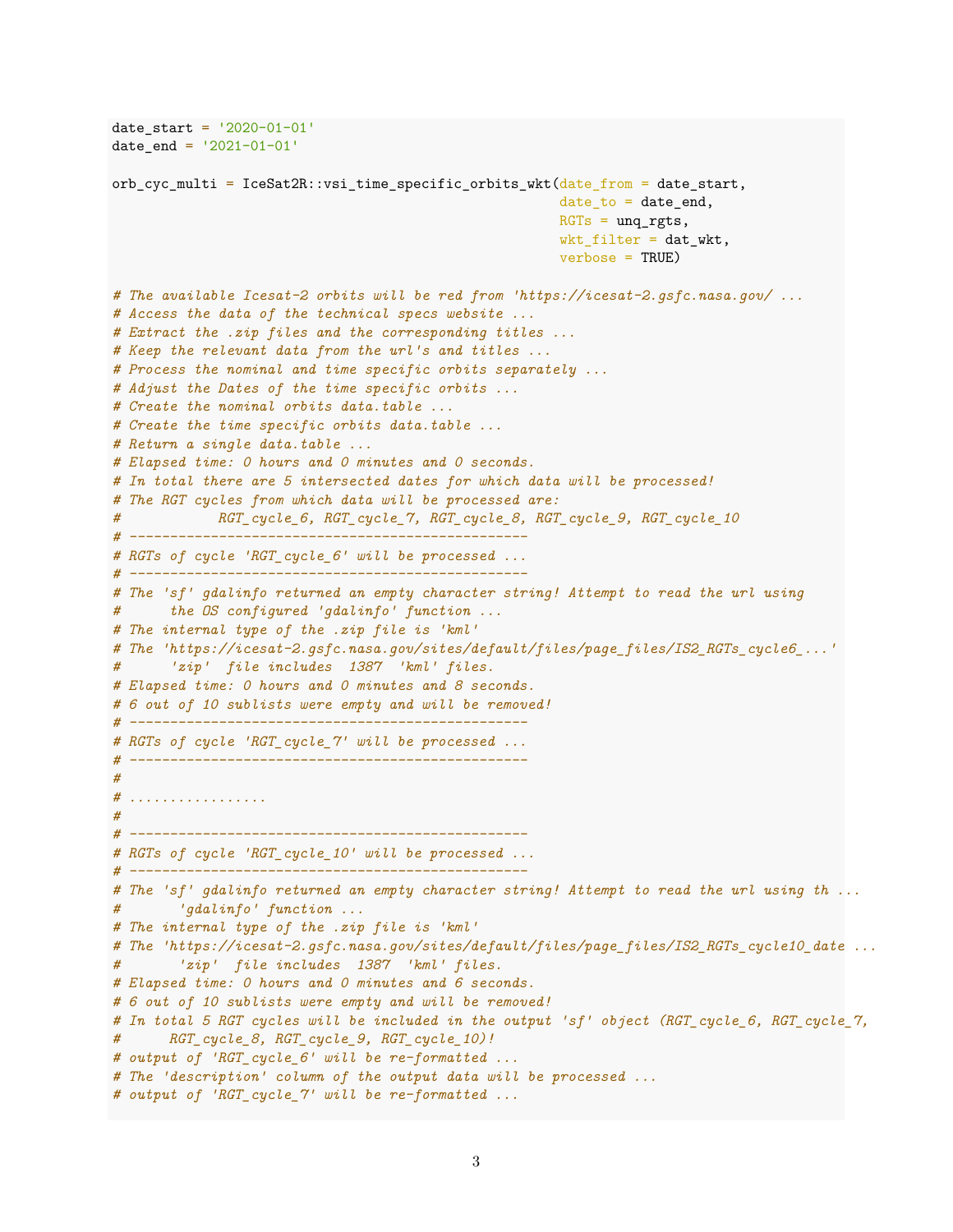```
# The 'description' column of the output data will be processed ...
# output of 'RGT_cycle_8' will be re-formatted ...
# The 'description' column of the output data will be processed ...
# output of 'RGT_cycle_9' will be re-formatted ...
# The 'description' column of the output data will be processed ...
# output of 'RGT_cycle_10' will be re-formatted ...
# The 'description' column of the output data will be processed ...
# Total Elapsed time: 0 hours and 2 minutes and 37 seconds.
```
The query returns 18 different Date-Time matches for our defined 1-year time period,

```
orb_cyc_multi
```

```
# Simple feature collection with 18 features and 14 fields
# Geometry type: POINT
# Dimension: XY
# Bounding box: xmin: 86.45225 ymin: 27.09347 xmax: 87.22874 ymax: 27.11331
# CRS: EPSG:4326
# First 10 features:
# .... drawOrder icon RGT Date_time day_of_year cycle geometry
# 1 .... NA <NA> 96 2020-01-02 00:37:11 2 6 POINT (86.97015 27.10272)
# 2 .... NA <NA> 538 2020-01-30 23:13:14 30 6 POINT (87.22874 27.09347)
# 3 .... NA <NA> 599 2020-02-03 23:04:54 34 6 POINT (86.45225 27.11331)
# 4 .... NA <NA> 1041 2020-03-03 21:40:57 63 6 POINT (86.71086 27.1045)
# 5 .... NA <NA> 96 2020-04-01 20:17:02 92 7 POINT (87.09815 27.08729)
# 6 .... NA <NA> 599 2020-05-04 18:44:45 125 7 POINT (86.58026 27.09789)
# 7 .... NA <NA> 1041 2020-06-02 17:20:48 154 7 POINT (86.83886 27.08907)
# 8 .... NA <NA> 96 2020-07-01 15:56:55 183 8 POINT (87.00215 27.09888)
# 9 .... NA <NA> 538 2020-07-30 14:32:58 212 8 POINT (87.26075 27.08963)
# 10 .... NA <NA> 599 2020-08-03 14:24:38 216 8 POINT (86.48426 27.10947)
```
We'll use the *mapview* R package to visualize our AOI bounding box with the intersected time-specific RGTs,

```
orbit cy = mapview::mapview(orb cyc_multi, legend = F)
AOT_wkt = mapview:: mapview(sf_wkt, legend = F)
```
 $lt = orbit_c$  +  $A0I_wkt$ 

```
lft@map %>% leaflet::setView(\ln g = \text{centr\_wkt}[, 'X'],
                                 lat = centr_wkt[, 'Y'],
                                 zoom = 7)
```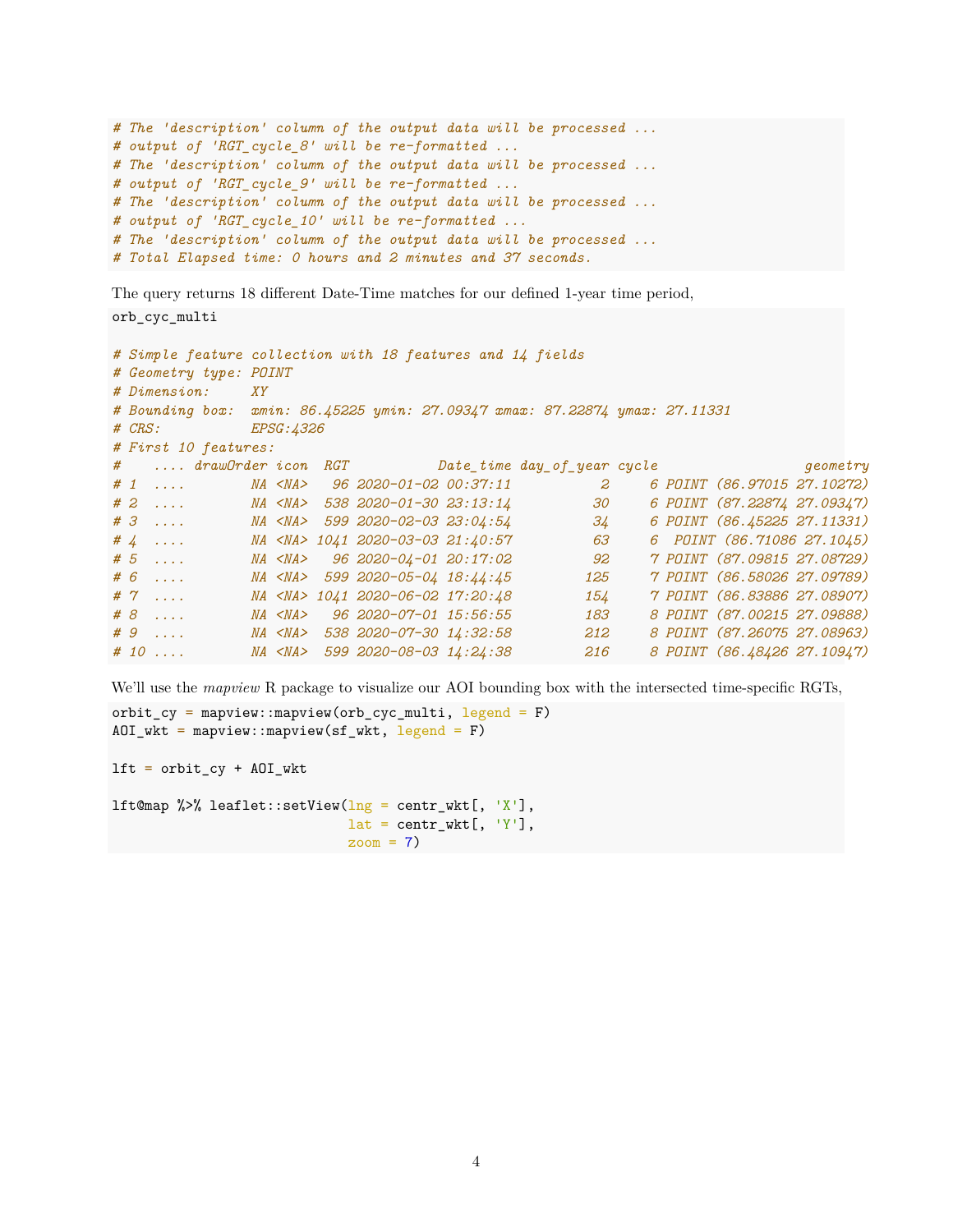

Figure 2: Intersected RGTs

The output of *'vsi\_time\_specific\_orbits\_wkt()'* can be verified with the *OpenAltimetry's 'getTracks()'* function,

 $bbx$ <sub>2</sub>oi = sf::st\_bbox(obj = sf\_wkt) dtbl\_rgts = verify\_RGTs(nsidc\_rgts = orb\_cyc\_multi, bbx\_aoi = bbx\_aoi, verbose = TRUE)

## dtbl\_rgts

| # |                     | Date time RGT OpenAlt RGT NSIDC |      |
|---|---------------------|---------------------------------|------|
| # | $1:2020 - 01 - 02$  | 96                              | 96   |
| # | 2: 2020-01-30       | 538                             | 538  |
| # | $3:2020 - 02 - 03$  | 599                             | 599  |
| # | $4:2020 - 03 - 03$  | 1041                            | 1041 |
| # | $5: 2020 - 04 - 01$ | 96                              | 96   |
| # | $6: 2020 - 05 - 04$ | 599                             | 599  |
| # | $7:2020 - 06 - 02$  | 1041                            | 1041 |
| # | 8: 2020-07-01       | 96                              | 96   |
| # | $9:2020 - 07 - 30$  | 538                             | 538  |
| # | $10:2020 - 08 - 03$ | 599                             | 599  |
|   | # 11: 2020-09-01    | 1041                            | 1041 |
|   | # 12: 2020-09-30    | 96                              | 96   |
|   | # 13: 2020-11-02    | 599                             | 599  |
|   | # 14: 2020-12-01    | 1041                            | 1041 |
|   | # 15: 2020-12-30    | 96                              | 96   |